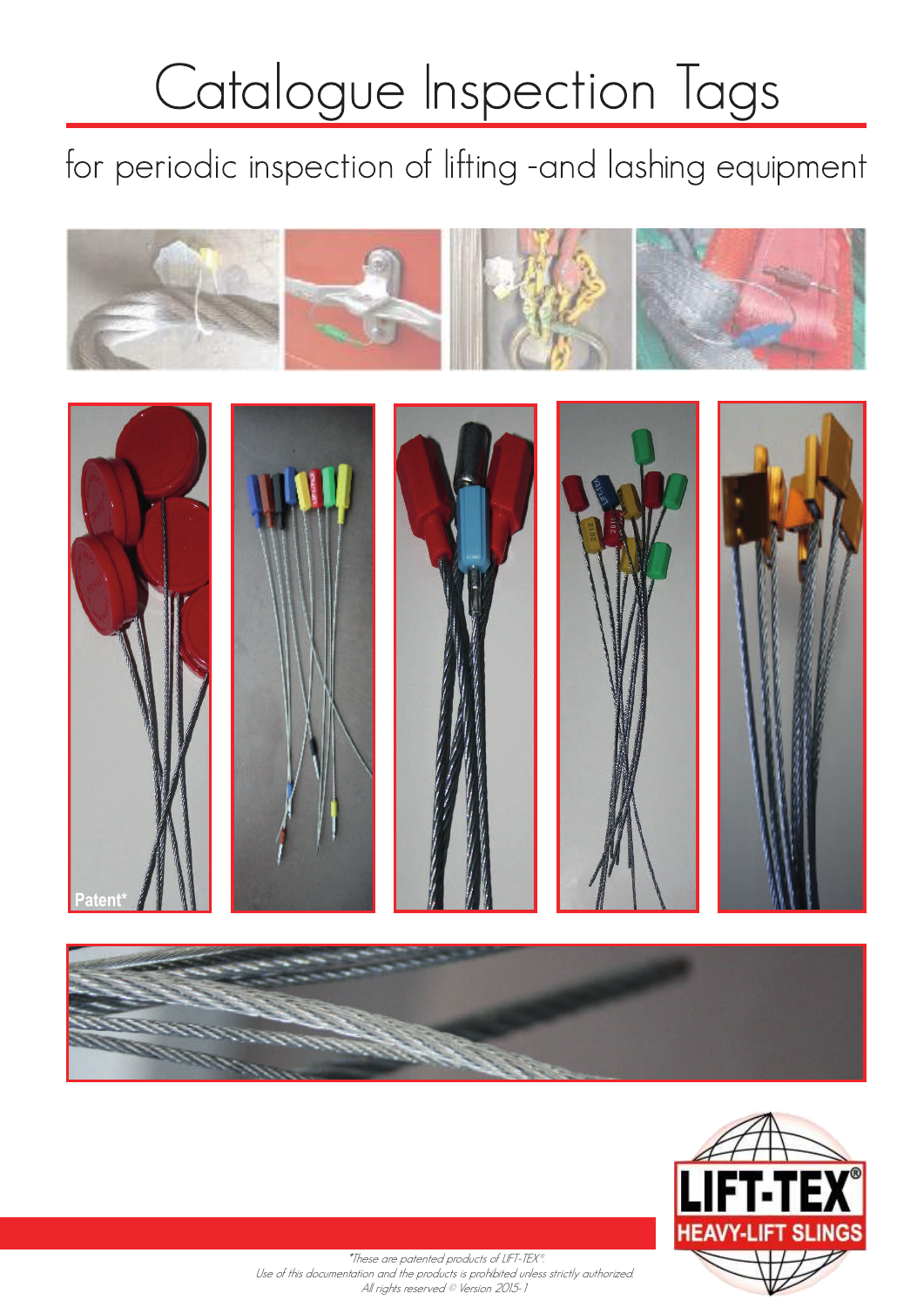

With proud LIFT-TEX<sup>®</sup> presents the self developed inspection tag program, specific for lifting equipment like polyester webbing and round slings, chains, steel cables and other lifting equipments which are subject annually to testing and inspection.

What you probably already know from own experience is that all lifting equipment need their inspection "under the hook" periodically. If you're a member of a trade association as DNV, EKH, Lloyd, TÜV-Nord or Aboma Keboma you probably follow the annual color code each year (2010:brown, 2011:blue, 2012:yellow, etc).



Experiences from the field show that this color coding often with a spray or a brush with paint is applied. It takes lots of time to check if the products are recently approved , especially if these products hang at a height.

Often, they work with stickers or metal rings that will be attached on the steel cable, on which the inspection date or certificate number is displayed. This activity's are time consuming for the judges/inspectors and will lead to higher costs.

LIFT-TEX<sup>®</sup> Industrie b.v. has developed the inspection tag which will solve the time consuming problem. The features of this new inspection tag are:

- Flexible and in every size available
- **Low-priced (because of the modern and efficient coating procedé and high-tec pressure facility's)**
- **Efficient (It will attached easy and fast. No tools needed)**
- $\blacksquare$  Time saving (high efficiency)
- Certainty (if the tag is closed the only way to open it is to cut it loose)
- In every color available (contact us for more information)
- No damage (won't cause damage to the lifting equipment)
- Unique code (serial numbers possible)
- Exposure/awareness (available with custom print for example the company name)

| $*$ The inspection tags from own stock are available in the standard<br>size with a total length of 22,5 cm (steel cable length of 18,5 cm).<br>Other sizes are available on request. Several (stainless) steel cable<br>thicknesses are also available on request. | <b>Color</b> | Year | <b>Year</b> | <b>RAL-color</b> |
|---------------------------------------------------------------------------------------------------------------------------------------------------------------------------------------------------------------------------------------------------------------------|--------------|------|-------------|------------------|
|                                                                                                                                                                                                                                                                     | <b>Brown</b> | 2010 | 2016        | 8002             |
|                                                                                                                                                                                                                                                                     | <b>Blue</b>  | 2011 | 2017        | 5017             |
|                                                                                                                                                                                                                                                                     | Yellow       | 2012 | 2018        | 1023             |
| The versions with current year color are basically always available<br>from stock. Versions with different sizes/colors, special serial num-<br>bers or with custom print are available on request.                                                                 | l Red        | 2013 | 2019        | 3020             |
|                                                                                                                                                                                                                                                                     | <b>Black</b> | 2014 | 2020        | 8022             |
|                                                                                                                                                                                                                                                                     | Green        | 2015 | 2021        | 6018             |

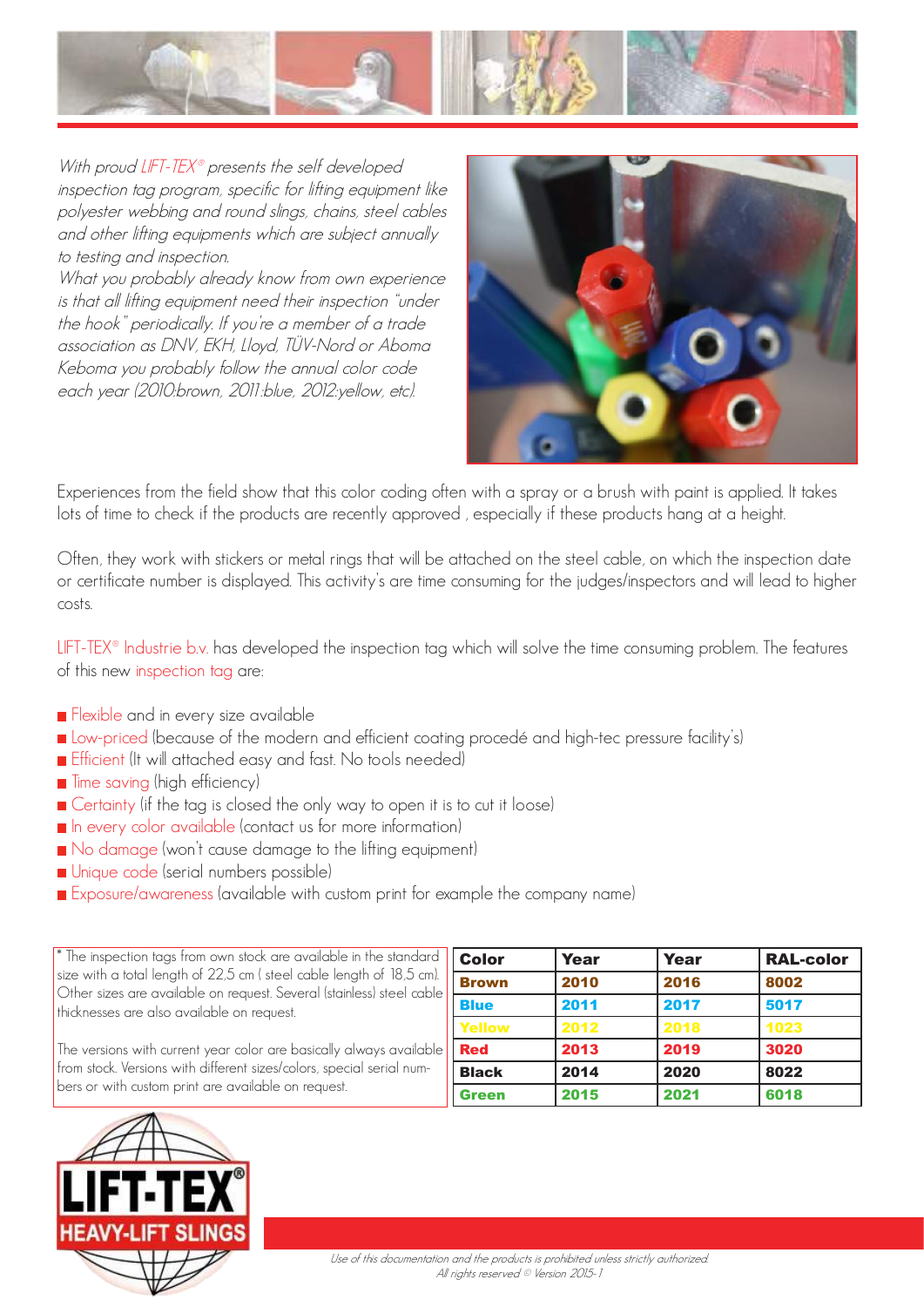



- Color: Red (other colors available on request with a minimum purchase of 1000 pieces.
- With upstanding edge to restrict damage of the inspection sticker.
- **Easy to attach the sticker after inspection.**
- Single use (may not open)
- **Easy** to adjust
- Don't have to be changed every year, because of the possibility to add a new inspection sticker with your own company name
- Art.no.: KKB-01 **E** Inspection tag is provided with a RFID-chip<sup>\*</sup>







\* A RFID (Radio Frequency Identification) is a technology which allows to save and read information from a distance.



These are patented products of LIFT-TEX®. Use of this documentation and the products is prohibited unless strictly authorized. All rights reserved © Version 2015-1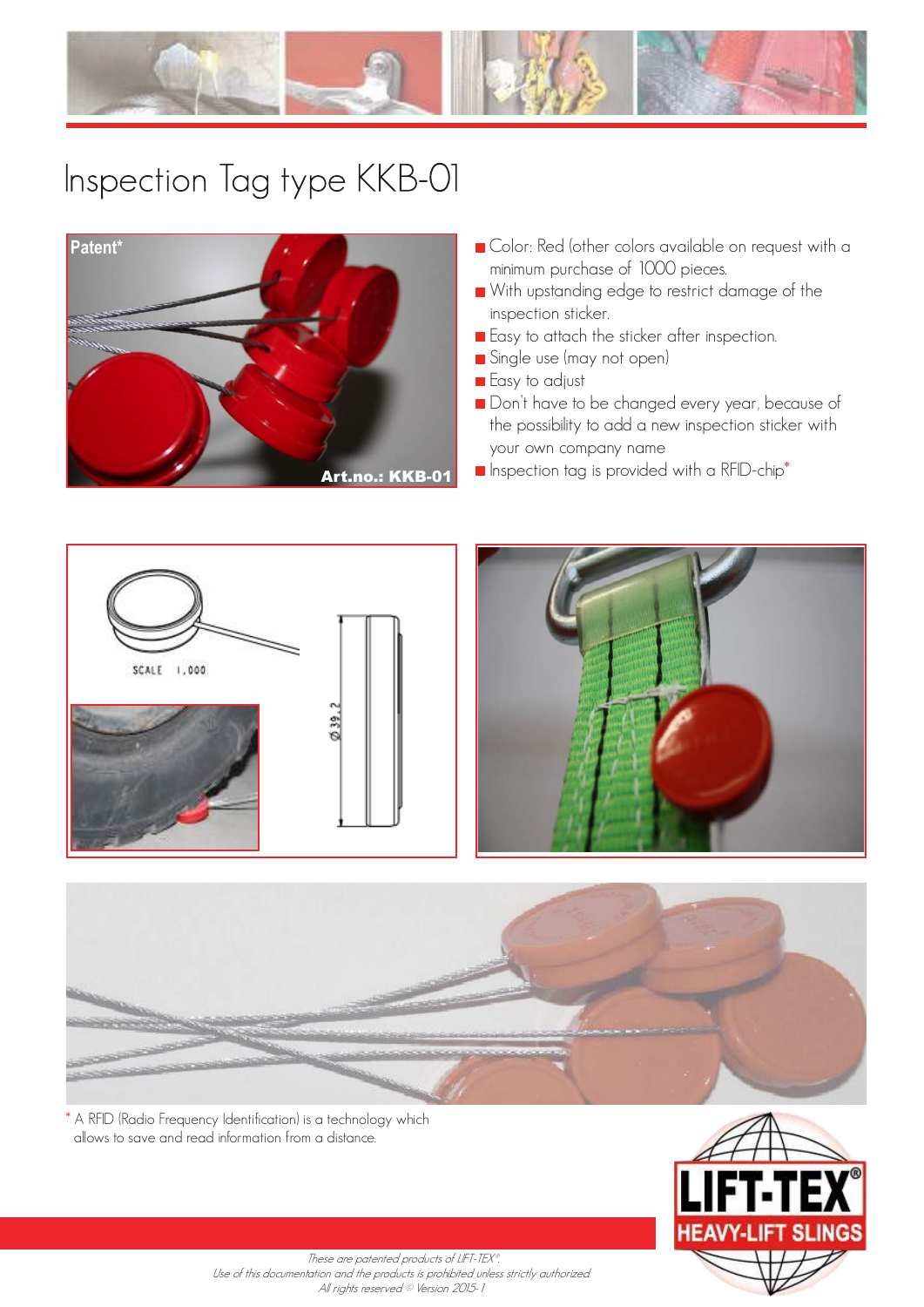



- **Material: Petroleum**
- Cable thickness: 1,8 mm. Different diameters on request
- Available in several colors and lengths
- Single use (may not open)
- Makkelijk te plaatsen
- **Print with, for example your own company name,** available on request
- **Resistant against sunlight**
- Art.no.: KKB-02 **T**ail-end provided with a plug-system







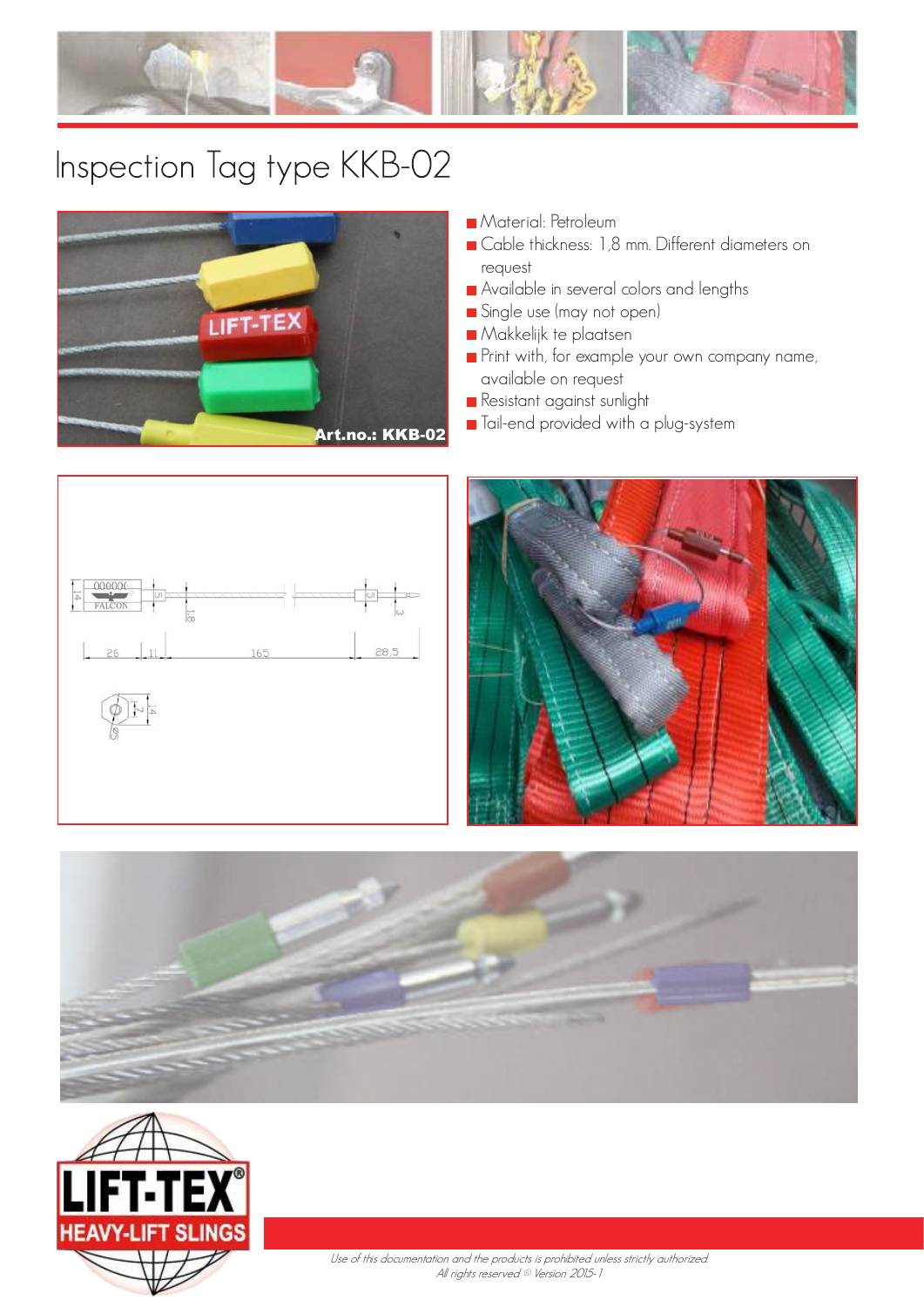



- **Material: Petroleum**
- Gable thickness: 5 mm. Different diameters on request
- Available in several colors and lengths
- Single use (may not open)
- **Easy** to attach
- **Print with, for example your own company name,** available on request.
- Resistant against sunlight
- **Tail-end provided with a plug-system**









 Use of this documentation and the products is prohibited unless strictly authorized. All rights reserved © Version 2015-1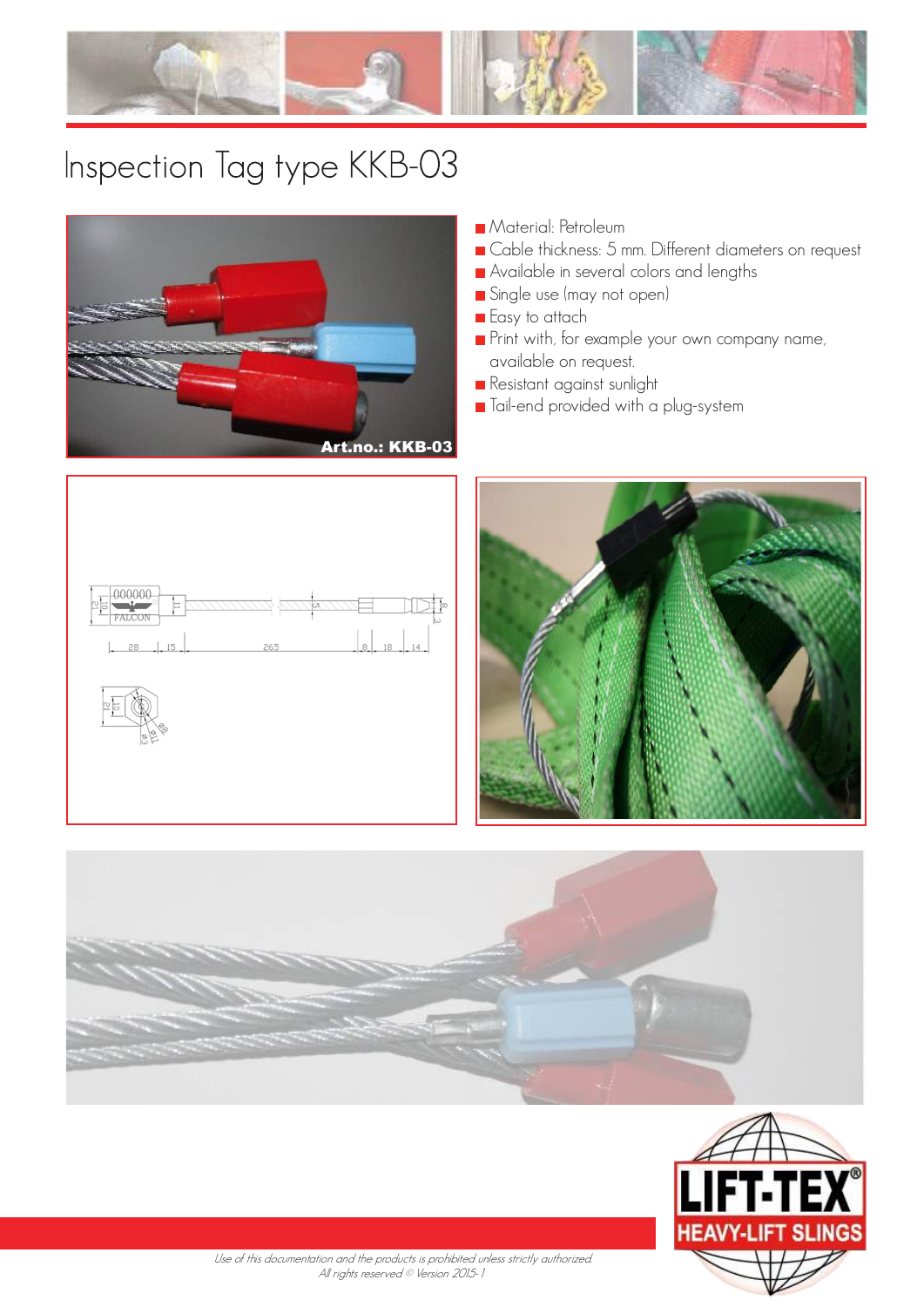



- **Material: Petroleum**
- Cable thickness: 1,8 mm. Different diameters on request
- Available in several colors and lengths
- Single use (may not open)
- **Easy** to attach
- Print with, for example your own company name, available on request
- **Resistant against sunlight**









Use of this documentation and the products is prohibited unless strictly authorized. All rights reserved © Version 2015-1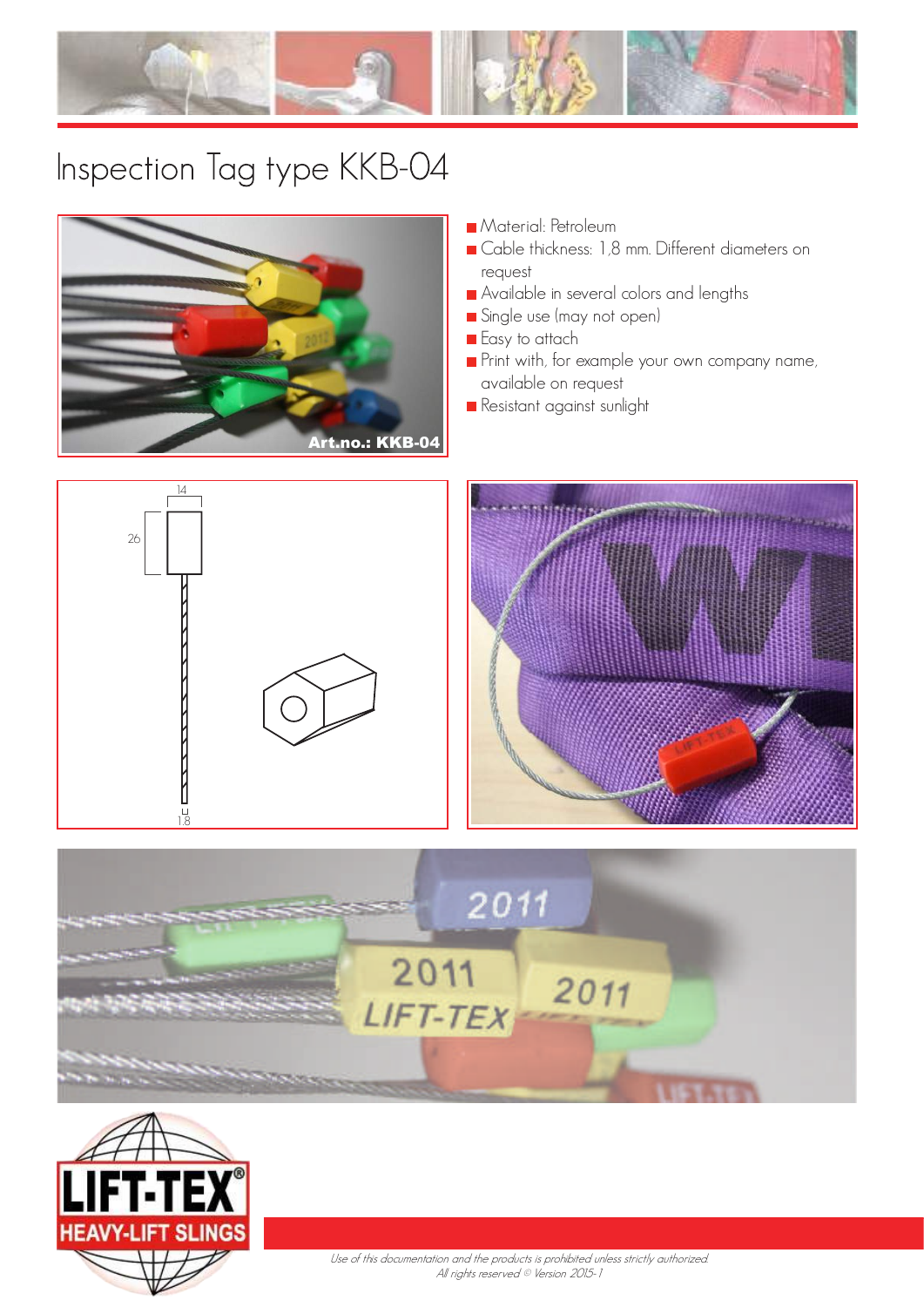



- **Material: Petroleum**
- Cable thickness: 5 mm
- Available in several colors and lengths
- Single use (may not open)
- **Easy** to attach
- **Print with, for example your own company name,** available on request
- Resistant against sunlight









Use of this documentation and the products is prohibited unless strictly authorized. All rights reserved © Version 2015-1